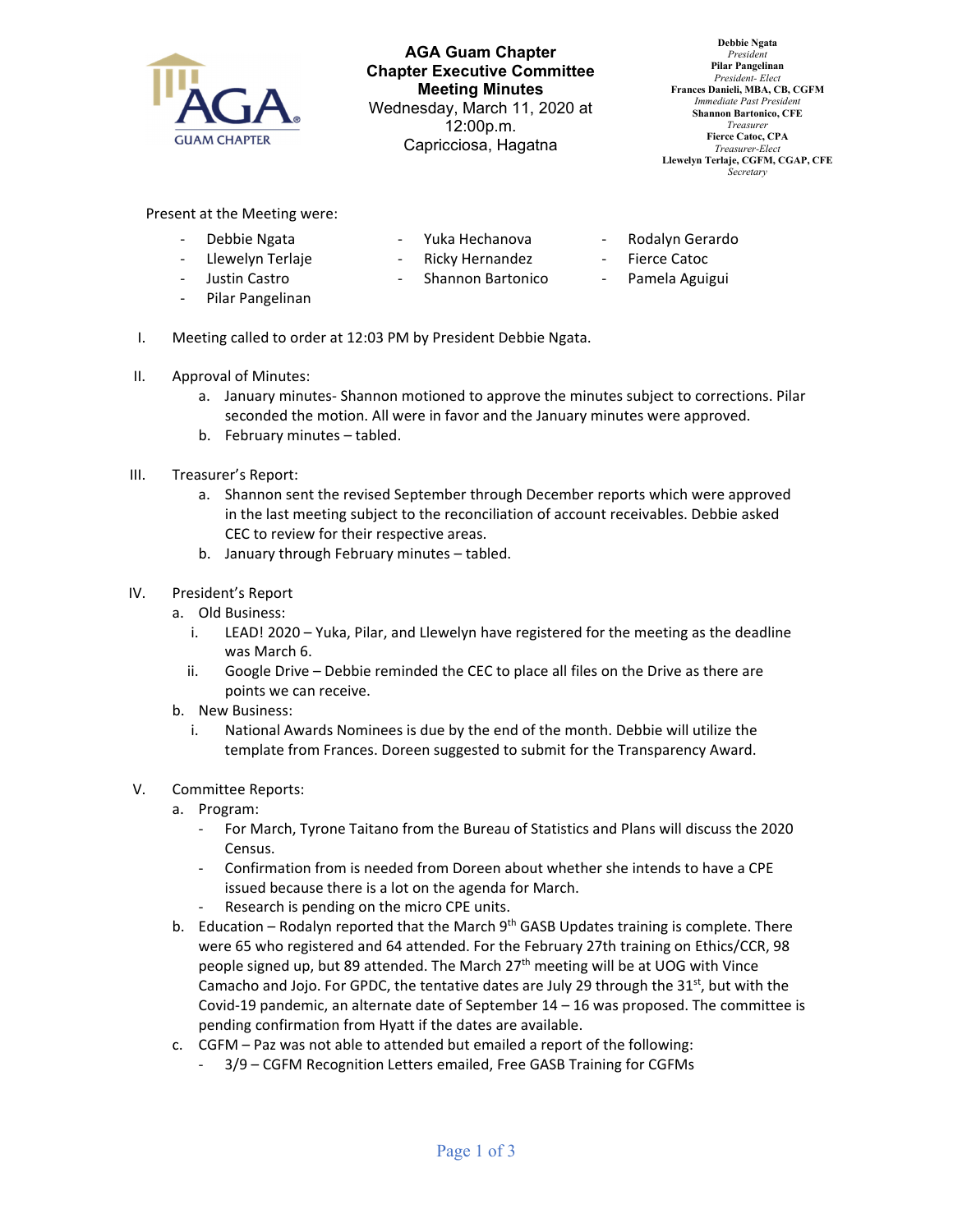

**AGA Guam Chapter Chapter Executive Committee Meeting Minutes**  Wednesday, March 11, 2020 at 12:00p.m. Capricciosa, Hagatna

**Debbie Ngata** *President*  **Pilar Pangelinan**  *President- Elect*  **Frances Danieli, MBA, CB, CGFM**  *Immediate Past Presiden* **Shannon Bartonico, CFE**  *Treasurer*  **Fierce Catoc, CPA**  *Treasurer-Elect*  **Llewelyn Terlaje, CGFM, CGAP, CFE**  *Secretary* 

- ‐ 3/12 CGFM Month Governor Proclamation & Legislative Resolution, 3:30PM @ Adelup, Wear RED
- ‐ By 3/20 Plan to contact at least 2 government accountability leaders to promote CGFM
- ‐ 3/25 GM Mtg. free for CGFM, Presentation of CGFM Video and 2020 CGFM Power Point Presentation, CGFM Red Velvet Cake
- ‐ 3/27 Fundamentals of Project Management & Ethics Training, free for CGFM, to show CGFM presentation
- ‐ Canned Food Drive (in conjunction with community service) 3/25 and 3/27
- d. Membership The committee will do some outreach in April for those agencies in the ITC building.
- e. Young professionals Debbie reported that the committee will hold the Annual Mixer after April 15. For those interested in helping to plan the Mixer, contact Rachel.
- f. Accountability Tabled.
- g. Community Service ‐The committee will hold the Guam San Jose feeding on April 18, which is a Saturday, from 11am – 1pm. About 90 people is estimated. The committee will order food similar to last year including mash potatoes and karage. For the 5K, a concern was raised about the attendance, which is declining for all 5Ks. Yuka suggested, we may want to start considering a new event. The CEC agreed to continue this year's 5K event, but estimates should be at a lower level. T‐shirts is one of the biggest expense items, which can be lowered with better estimates. A concern was also raised as the Chamorro Village is asking for a cleaning fee. A permit has not been issued pending securing the maintenance contract. In times past, Yuka stated that there is a deposit, which is given back if the facility is cleaned.
- h. Newsletter & Website Riza emailed Debbie the synopsis for the year. Debbie will work on the President's message.
- i. Scholarship Pam will send the UOG scholarship recipient award picture to PDN. The GCC scholarship picture will be sent after Pam is able to coordinate a picture taking with the recipient.
- j. Bylaws –Pam motioned to approve the updated Bylaws. Yuka seconded the motion. All were in favor and motion to approve the Bylaws was passed. The Bylaws will be emailed to the membership and the membership will be asked to approve the Bylaws at the March General Membership Meeting. The SOPs will follow at a later time as the committee is still working on updating it. The committee will send the draft SOP for each Officer and Director to review their respective position's duties and responsibilities as the write‐up was based on the prototype from National. In the committee's review, there were concerns as it appears some duties listed is not the current practice. We need to determine whether we will follow what national indicated or base it on each position's current responsibilities.
- k. Awards See discussion under New Business.
- l. Chapter Recognition Program Taling sent out the report for committees to review.
- VI. Other Matters:
	- a. Purchase of projector and clicker Debbie will work with Rodalyn to procure these items for the GPDC.
	- b. Chapter Survey Taling sent something to Debbie to consider.